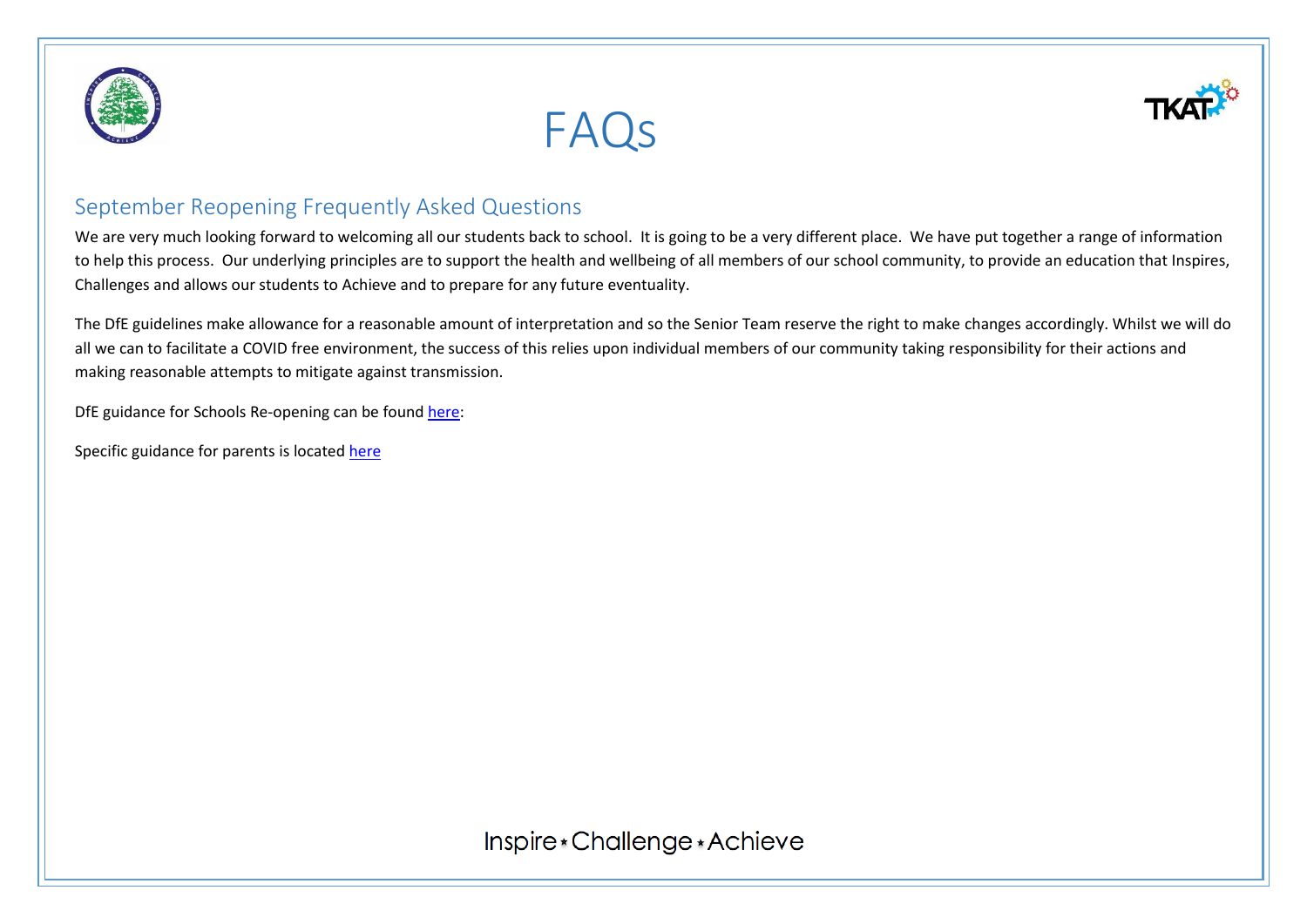





FAQs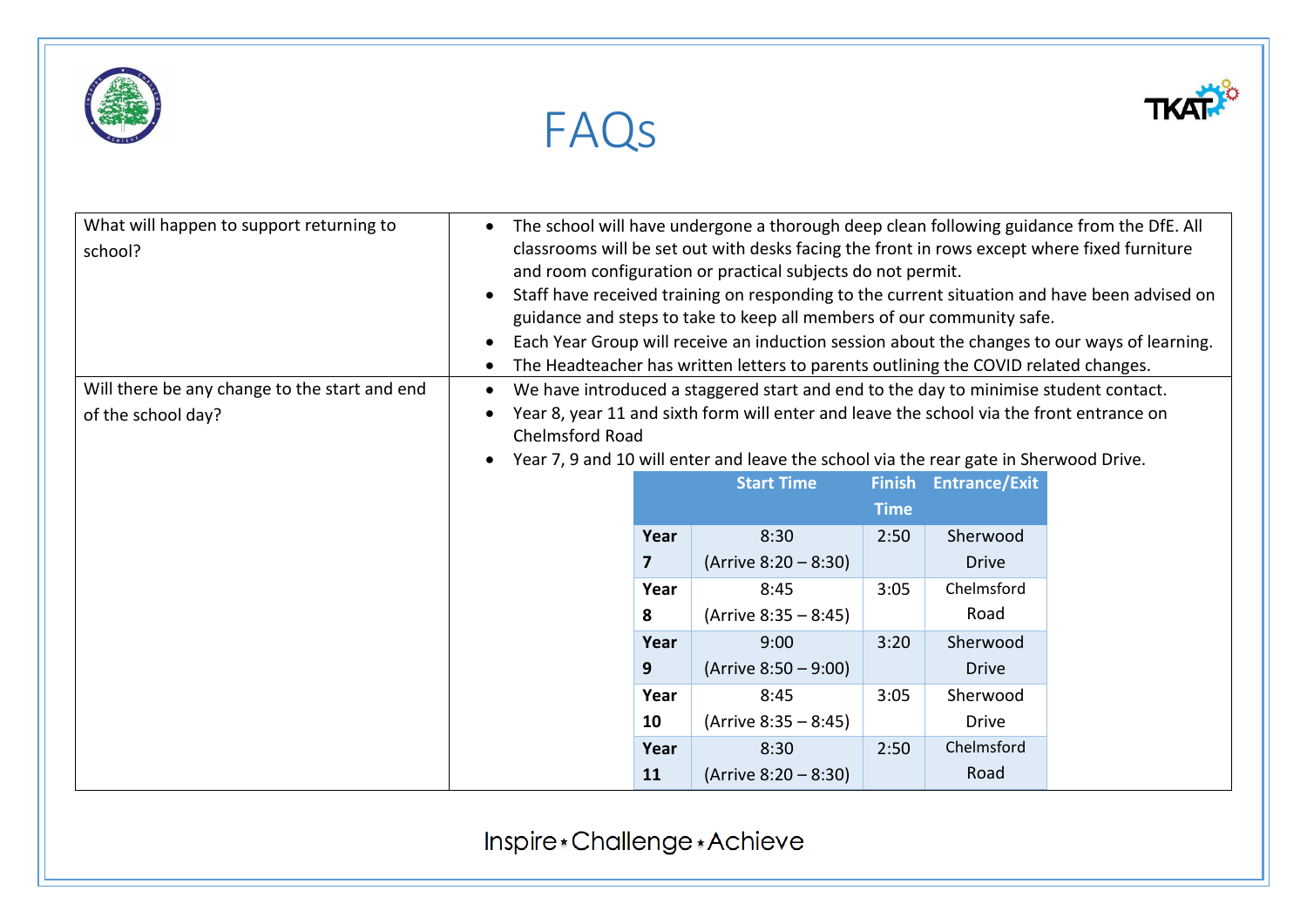





|                                                |                                                                                                                                                                                                                                                                                                                                                                                                                                                                                                                                                                                                                                                                                                 | <b>Sixth</b> | 9:00                    | 3:20 | Chelmsford |  |
|------------------------------------------------|-------------------------------------------------------------------------------------------------------------------------------------------------------------------------------------------------------------------------------------------------------------------------------------------------------------------------------------------------------------------------------------------------------------------------------------------------------------------------------------------------------------------------------------------------------------------------------------------------------------------------------------------------------------------------------------------------|--------------|-------------------------|------|------------|--|
|                                                |                                                                                                                                                                                                                                                                                                                                                                                                                                                                                                                                                                                                                                                                                                 | Form         | (Arrive $8:50 - 9:00$ ) |      | Road       |  |
| What is Hylands' position on masks and visors? | We currently recommend but do not require all staff to wear visors in school but not face coverings.<br>We recommend (currently) but do not require students to wear face coverings outside classrooms.                                                                                                                                                                                                                                                                                                                                                                                                                                                                                         |              |                         |      |            |  |
|                                                |                                                                                                                                                                                                                                                                                                                                                                                                                                                                                                                                                                                                                                                                                                 |              |                         |      |            |  |
|                                                | In class, students should be discouraged from wearing face coverings, unless there is a special                                                                                                                                                                                                                                                                                                                                                                                                                                                                                                                                                                                                 |              |                         |      |            |  |
|                                                | reason. All face coverings will need to be plain coloured.                                                                                                                                                                                                                                                                                                                                                                                                                                                                                                                                                                                                                                      |              |                         |      |            |  |
|                                                | Detailed Guidance on face masks can be found in Appendix A.                                                                                                                                                                                                                                                                                                                                                                                                                                                                                                                                                                                                                                     |              |                         |      |            |  |
| How have we responded to the "social           | We have placed pupils into "year group bubbles" pupils will remain in these bubbles for their<br>classes.<br>The DfE has stated that pupils passing each other briefly in a corridor or playground is a<br>relatively 'low risk' practice but that large groups should be avoided.<br>We have introduced split break and lunch times so that only two year groups are at break or<br>lunch at the same time.<br>There will be a fixed and centrally held Seating Plan for each Class to ensure that this<br>information can be readily produced and handed over to the Local Health Protection Team.<br>Each year group will have an area of the school where the majority of lessons will take |              |                         |      |            |  |
| distancing" guidelines?                        |                                                                                                                                                                                                                                                                                                                                                                                                                                                                                                                                                                                                                                                                                                 |              |                         |      |            |  |
|                                                |                                                                                                                                                                                                                                                                                                                                                                                                                                                                                                                                                                                                                                                                                                 |              |                         |      |            |  |
|                                                |                                                                                                                                                                                                                                                                                                                                                                                                                                                                                                                                                                                                                                                                                                 |              |                         |      |            |  |
|                                                |                                                                                                                                                                                                                                                                                                                                                                                                                                                                                                                                                                                                                                                                                                 |              |                         |      |            |  |
|                                                |                                                                                                                                                                                                                                                                                                                                                                                                                                                                                                                                                                                                                                                                                                 |              |                         |      |            |  |
|                                                |                                                                                                                                                                                                                                                                                                                                                                                                                                                                                                                                                                                                                                                                                                 |              |                         |      |            |  |
|                                                | place. Zone rooms will be on both student and staff timetables.                                                                                                                                                                                                                                                                                                                                                                                                                                                                                                                                                                                                                                 |              |                         |      |            |  |
|                                                | We have a one way system in place that must be followed by both staff and students.                                                                                                                                                                                                                                                                                                                                                                                                                                                                                                                                                                                                             |              |                         |      |            |  |
| What are the arrangements for break and        | There are two areas for serving students - the canteen and the sports hall. Seating areas will be                                                                                                                                                                                                                                                                                                                                                                                                                                                                                                                                                                                               |              |                         |      |            |  |
| lunchtimes?                                    | available in each of these areas and this will be split into two. While one section is being used, the<br>other area will be cleaned.                                                                                                                                                                                                                                                                                                                                                                                                                                                                                                                                                           |              |                         |      |            |  |
|                                                | Students will enter the canteen via the normal entrance and leave by the door nearest the tennis                                                                                                                                                                                                                                                                                                                                                                                                                                                                                                                                                                                                |              |                         |      |            |  |
|                                                | courts. For the sports hall, students will enter via the main entrance and will leave via the rear door                                                                                                                                                                                                                                                                                                                                                                                                                                                                                                                                                                                         |              |                         |      |            |  |
|                                                | to walk around to the lower school playground.                                                                                                                                                                                                                                                                                                                                                                                                                                                                                                                                                                                                                                                  |              |                         |      |            |  |
|                                                | Inspire * Challenge * Achieve                                                                                                                                                                                                                                                                                                                                                                                                                                                                                                                                                                                                                                                                   |              |                         |      |            |  |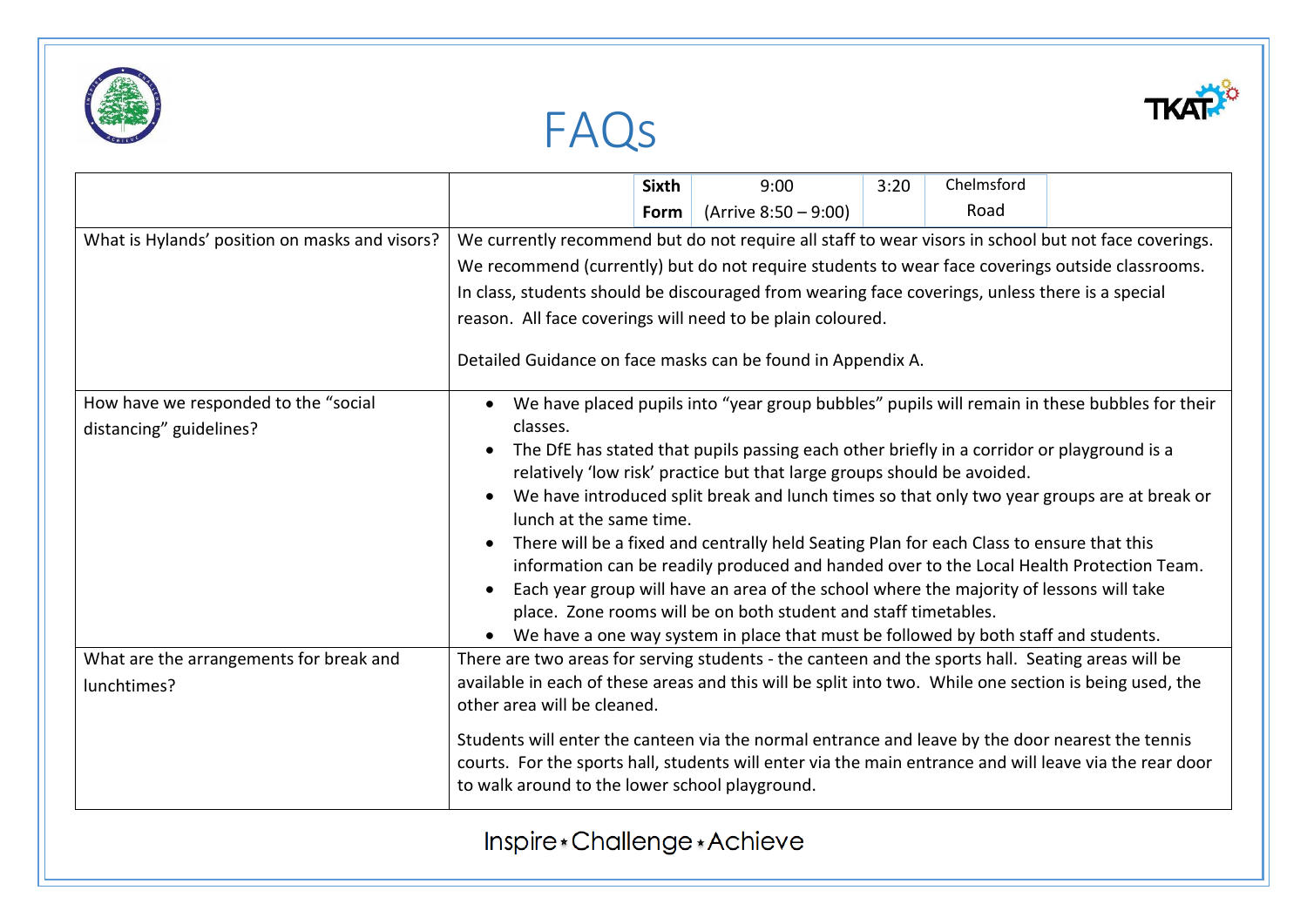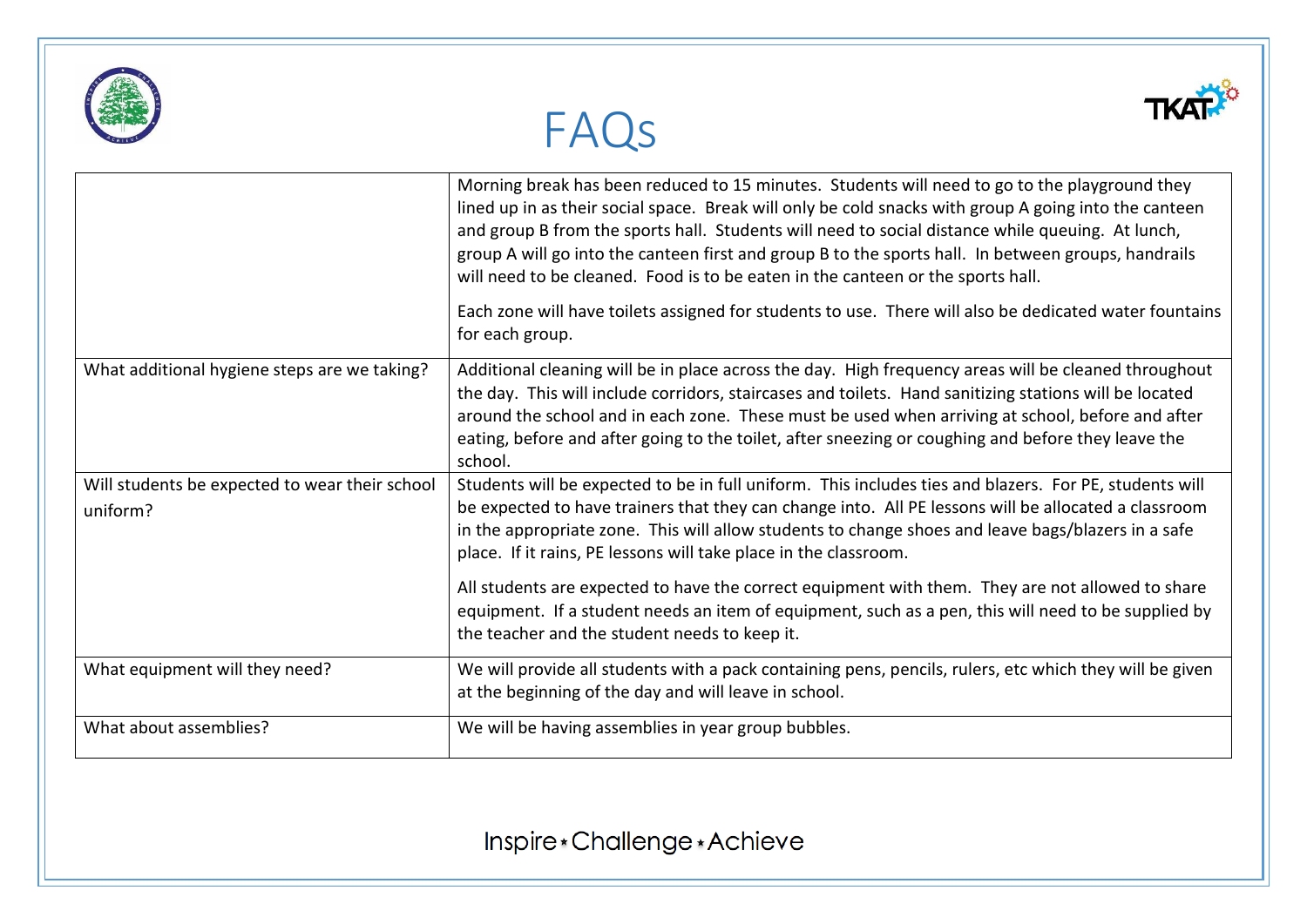





| What will happen if my child is in self-<br>isolation?                                                         | We will be directing students to utilise the Show My Homework and Google Classroom resources.<br>The DfE has issued guidance which states that such absences will be considered authorised and carry<br>no risk of penalties.                                                                                                                        |
|----------------------------------------------------------------------------------------------------------------|------------------------------------------------------------------------------------------------------------------------------------------------------------------------------------------------------------------------------------------------------------------------------------------------------------------------------------------------------|
| What will happen if a student shows<br>symptoms of possible COVID-19, such as a high<br>temperature?           | Students will be isolated until collected and taken home. Any child or staff member who develops<br>symptoms in the school day will be sent home immediately. If anyone in your household, or your<br>child, tests positive for COVID-19 you MUST inform the school.                                                                                 |
| What will happen if there is a confirmed case<br>of COVID-19 in the school?                                    | The school will notify Public Health England and follow their guidance.                                                                                                                                                                                                                                                                              |
| What if we have to close due to a second wave<br>of COVID-19?                                                  | As part of our contingency planning for such an event, we have appointed a member of staff to lead<br>on "Home Schooling" to evaluate our provision, lead on best practice and ensure that we are ready<br>to deploy an intelligent and worthwhile digital education.                                                                                |
| Can children bring in their own tissues and<br>hand gel?                                                       | Yes. We also have hand sanitising stations around the school. Parents are advised that the alcohol<br>gel provided by the Academy is alcohol-based and of sufficient strength to kill the virus and so may<br>cause skin irritations in some. Children with sensitive skin or allergies may wish to bring in their own<br>alcohol gel.               |
| What about the risk of transmission through<br>the sharing of equipment/resources and the<br>marking of books? | Staff will continue to take in and mark books in line with the school marking policy. They will be<br>reminded to sanitise their hands before, during and after marking books.<br>All students will be provided with their own pack of equipment. The DfE guidance permits the<br>sharing of classroom-based resources and advises regular cleaning. |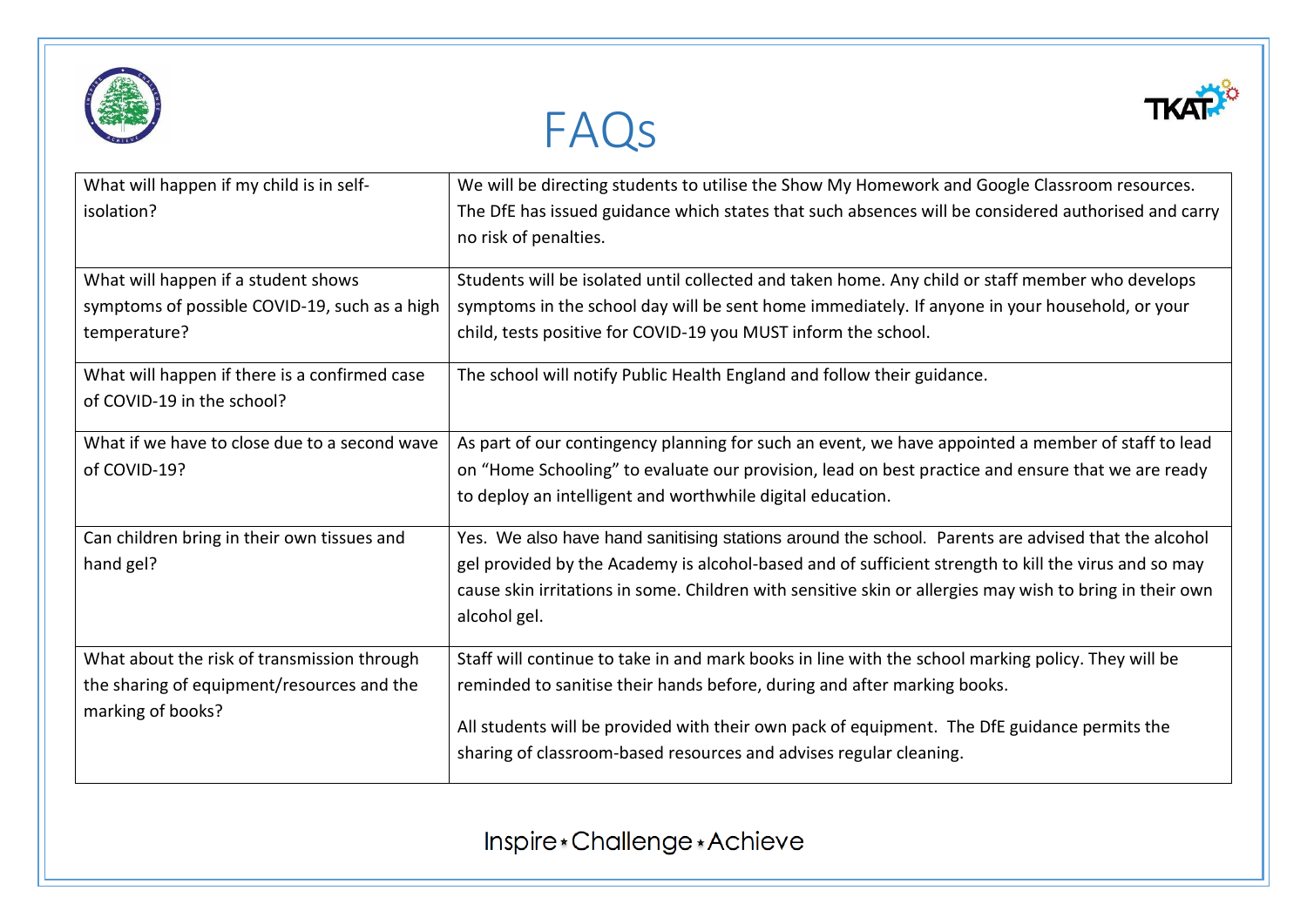|                                           | FAQS                                                                                                                                                                                                                                                                                                                                                                                                                                                          |
|-------------------------------------------|---------------------------------------------------------------------------------------------------------------------------------------------------------------------------------------------------------------------------------------------------------------------------------------------------------------------------------------------------------------------------------------------------------------------------------------------------------------|
|                                           | If a subject requires specialist equipment, these can be shared between bubbles. If they are to be<br>used in different bubbles, they will be cleaned thoroughly between us or left for 72 hours. For some<br>practical subjects, such as food technology, it may be necessary to postpone practical<br>activities. There will also be a restriction on items being brought in and taken home. A full risk<br>assessment has been written for these subjects. |
|                                           | Classroom based resources, such as books and games, can be used and shared within the bubble;<br>these will be cleaned regularly, along with all frequently touched surfaces.                                                                                                                                                                                                                                                                                 |
|                                           | Resources that are shared between classes or bubbles, such as sports, art and science equipment will<br>be cleaned frequently and meticulously and always between bubbles, or rotated to allow them to be<br>left unused and out of reach for a period of 48 hours (72 hours for plastics) between use by different<br>bubbles.                                                                                                                               |
| Can my child bring in their mobile phone? | The use of mobile phones, unless required for operational reasons, are not allowed as this can add to<br>potential cross contamination of surfaces. This applies to staff and students. Students who fail to<br>follow this request will have a sanction imposed and a potential ban of bringing their phone into<br>school.                                                                                                                                  |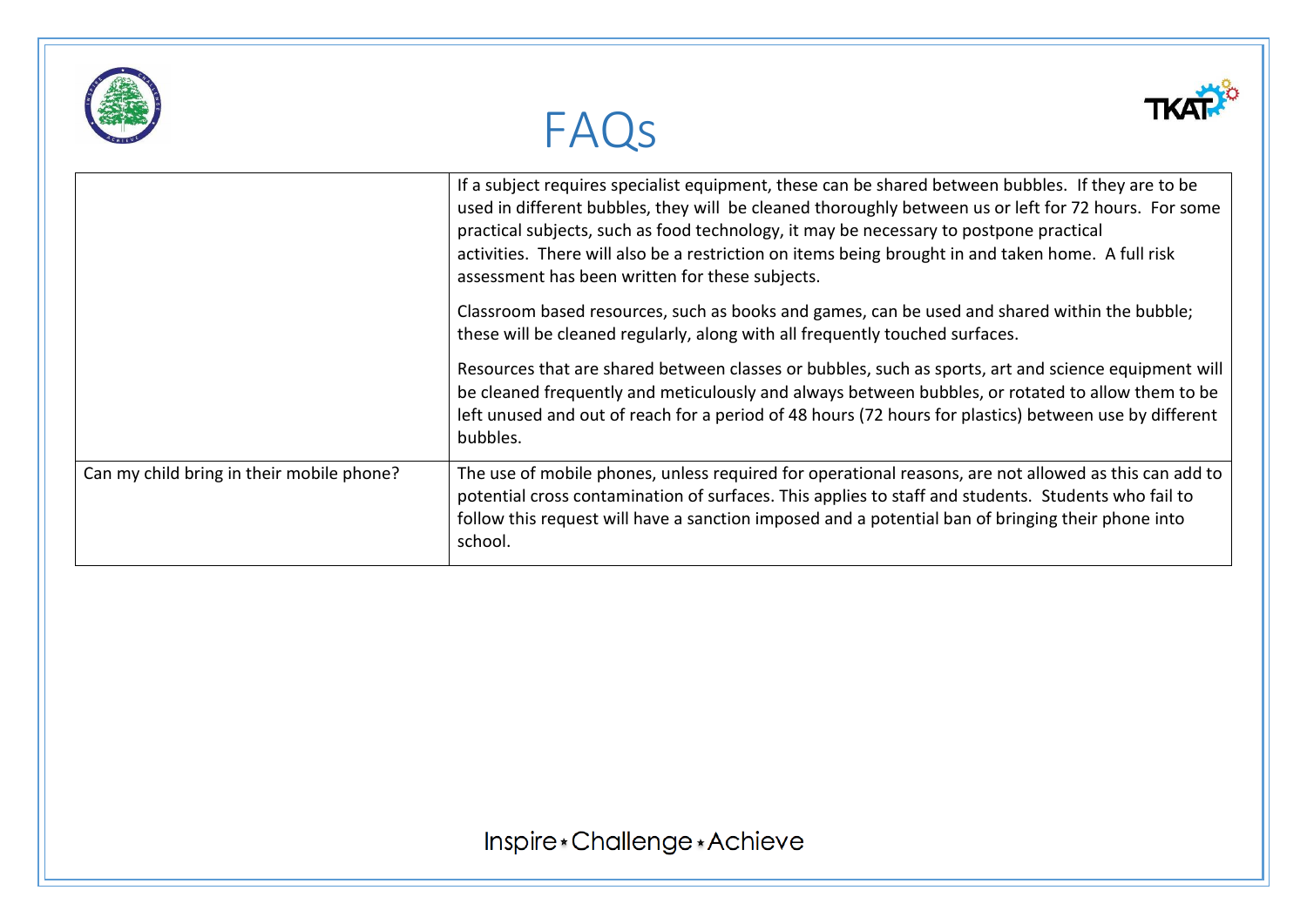

## Appendix A





## **Wearing of Face Coverings or Face Masks**

## **Guidance for Pupils and Staff from September 2020**

#### *The following guidance is correct as of 26th August and may be subject to change should Government guidance change in the future.*

#### **Definitions**

A face mask refers to a purpose made mask that meets certain PPE criteria. They may be disposable or reusable.

A face covering refers to any material that covers the mouth and nose. This can include a face screen/visor.

Cleaning of hands means **either** washing thoroughly with soap and running water **or** using hand sanitiser to cover all parts of the hands

#### **General Principles**

Nationwide, the government is not recommending face coverings are necessary in education settings generally because a system of control, applicable to all education environments, provides additional mitigating measures. Schools and colleges will have the discretion to require face coverings in communal areas where social distancing cannot be safely managed, if they believe that it is right in their particular circumstances.

We have taken the position that students are encouraged to wear a face mask in communal areas (not in the classroom). Staff wishing to wear a face covering are to be provided with a face shield/visor.

#### [Guidance for full opening: Schools. Prevention, section 5, subsection 5, paragraph 2](https://www.gov.uk/government/publications/actions-for-schools-during-the-coronavirus-outbreak/guidance-for-full-opening-schools)

*Measures for arriving at and leaving school: Schools should also have a process for removing face coverings when pupils and staff who use them arrive at school and*  $\blacksquare$ *communicate it clearly to them. Pupils must be instructed not to touch the front of their face covering during use or when removing them. They must wash their hands immediately on arrival (as is the case for all pupils), dispose of temporary face coverings in a covered bin or place reusable face coverings in a plastic bag they can take home with them, and then wash their hands again before heading to their classroom. Guidance on safe working in [education,](https://www.gov.uk/government/publications/safe-working-in-education-childcare-and-childrens-social-care) childcare and children's social [care](https://www.gov.uk/government/publications/safe-working-in-education-childcare-and-childrens-social-care) provides more advice.*

Safe working [in education, childcare and children's social care setting, including the use of personal protective equipment. Section titled "How should PPE and face](https://www.gov.uk/government/publications/safe-working-in-education-childcare-and-childrens-social-care/safe-working-in-education-childcare-and-childrens-social-care-settings-including-the-use-of-personal-protective-equipment-ppe)  [coverings be disposed of?](https://www.gov.uk/government/publications/safe-working-in-education-childcare-and-childrens-social-care/safe-working-in-education-childcare-and-childrens-social-care-settings-including-the-use-of-personal-protective-equipment-ppe)"

*Used PPE and any disposable face coverings that staff, children, young people or other learners arrive wearing should be placed in a refuse bag and can be disposed of as normal domestic waste unless the wearer has symptoms of coronavirus (COVID-19), in line with the guidance on cleaning for [non-healthcare](https://www.gov.uk/government/publications/covid-19-decontamination-in-non-healthcare-settings) settings.*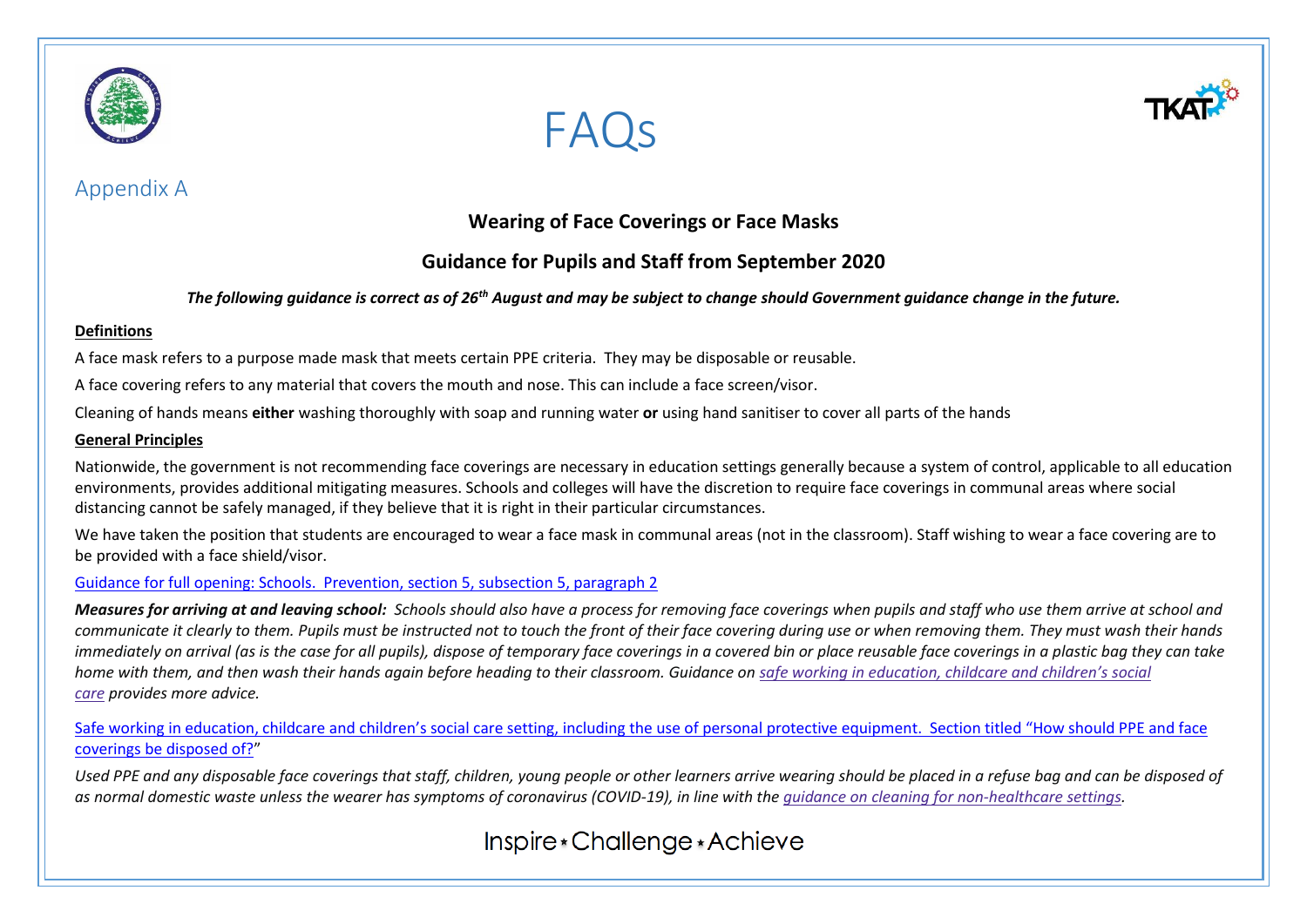



*Any homemade non-disposable face coverings that staff or children, young people or other learners are wearing when they arrive at their setting by public, or school, transport must be removed by the wearer and put in a plastic bag that the wearer has brought with them in order to take it home. The wearer must then clean their hands.*

FAQs

*To dispose of waste from people with symptoms of coronavirus (COVID-19), such as disposable cleaning cloths, tissues and PPE:*

- *put it in a plastic rubbish bag and tie it when full*
- *place the plastic bag in a second bin bag and tie it*
- *put it in a suitable and secure place marked for storage for 72 hours*

*This waste should be stored safely and securely kept away from children. You should not put your waste in communal waste areas until the waste has been stored for at least 72 hours.*

**Following the above PHE and DfE guidance, TKAT guidance is that individuals must 'clean' their hands before removing or putting on face masks by either washing hands with soap and running water or using appropriate hand sanitiser. This will help mitigate against the risk of spread of infection from masks.**

#### **Conditions for wearing face masks/coverings in school**

- Pupils **must** bring a **new disposable mask, or clean reusable mask** to be worn during the day to ensure minimal risk of infection being brought into a school. These masks should be provided by the parent / carer.
- All face masks **must** be worn properly, covering the mouth and nose
- They **must** be put on and removed properly without touching the front of the mask and stored in a sealable plastic bag (such as a sandwich bag) when not being worn (such as in the classroom, or when eating food)
- Pupils and staff **must clean their hands thoroughly** before putting on previously used mask or face shield and before and after removing a face mask or face shield within the school building
- Disposable face masks **must** be disposed of properly in the covered bins provided, or tied in a plastic bag before disposing of in an uncovered bin.